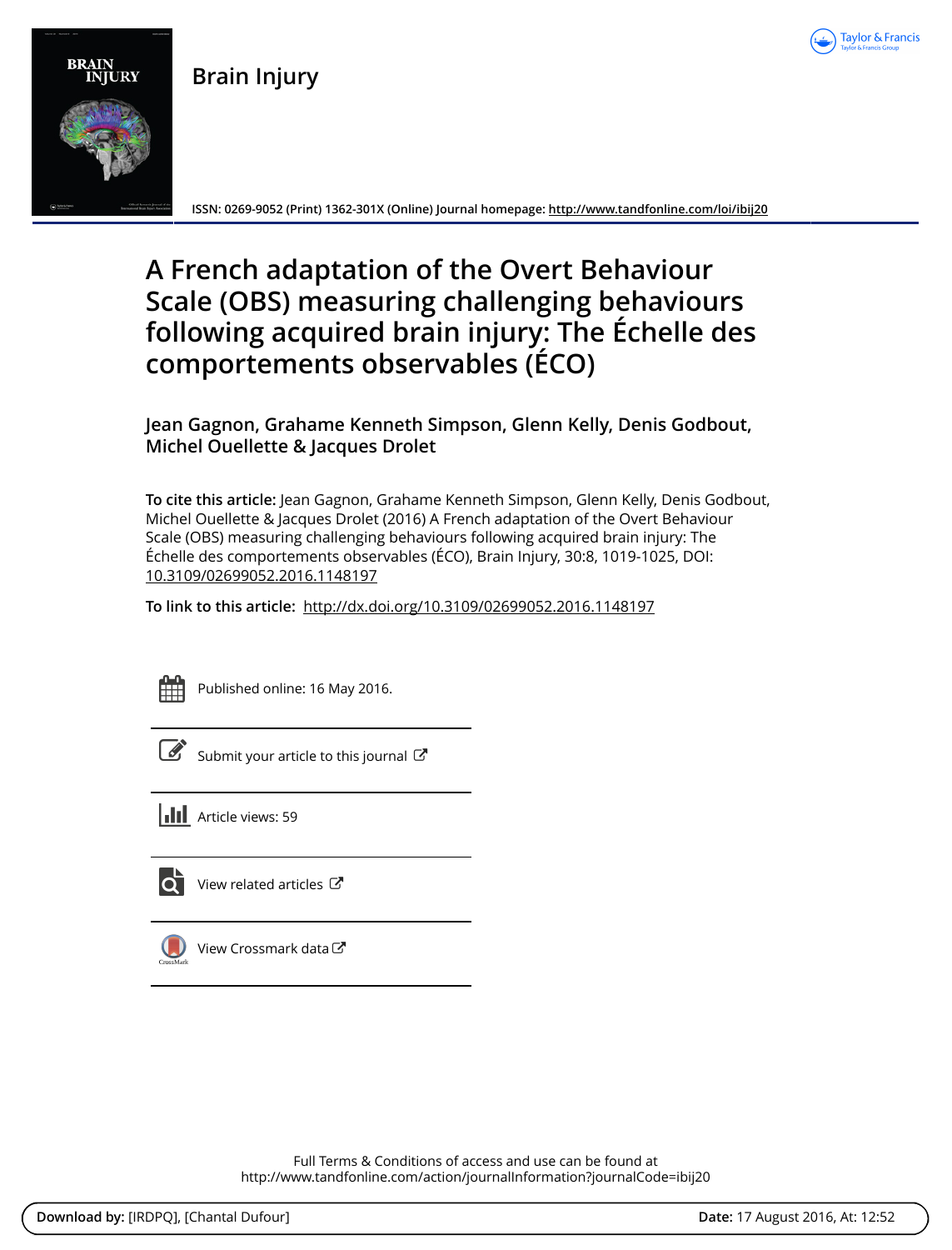Brain Inj, 2016; 30(8): 1019–1025 © 2016 Taylor & Francis Group, LLC. DOI: 10.3109/02699052.2016.1148197

ORIGINAL ARTICLE

## A French adaptation of the Overt Behaviour Scale (OBS) measuring challenging behaviours following acquired brain injury: The Échelle des comportements observables (ÉCO)

Jean Gagnon<sup>[1,2](#page-1-0)[,3](#page-1-1)</sup>, Grahame Kenneth Simpson<sup>4,5</sup>, Glenn Kelly<sup>[6](#page-1-2)</sup>, Denis Godbout<sup>2,7</sup>, Michel Ouellette<sup>2</sup>, & Jacques Drolet<sup>[2](#page-1-0)[,7](#page-1-3)</sup>

<span id="page-1-3"></span><span id="page-1-2"></span><span id="page-1-1"></span><span id="page-1-0"></span><sup>1</sup>Department of Psychology, University of Montreal, Montreal, Canada, <sup>2</sup>Centre for Interdisciplinary Research in Rehabilitation of Greater Montreal (CRIR), Montreal, Canada, <sup>3</sup>Centre de recherche en neuropsychologie et cognition (CERNEC), Montreal, Canada, <sup>4</sup>John Walsh Centre for Rehabilitation Research, University of Sydney, Syndey, Australia, <sup>5</sup>Ingham Institute of Applied Medical Research, Liverpool, Sydney, Australia, <sup>6</sup>Diverge Consulting, Victoria, Australia, and <sup>7</sup>Centre de réadaptation Lucie-Bruneau, Montreal, Canada

#### Abstract

Purpose: To develop a French version of the Overt Behaviour Scale (OBS) and examine some of its psychometric properties.

Methods: The scale was adapted and validated according to standard guidelines for crosscultural adaptation of questionnaires (Échelle des comportements observables; ÉCO). The reliability and construct validity of the ÉCO were studied among 29 inpatients and outpatients who sustained an acquired brain injury. The instruments were administered by 12 clinicians located at eight rehabilitation centres and the local brain injury association.

Results: The ÉCO provided behaviour profile descriptives much like the original scale. It showed excellent reliability and good convergent and divergent validity, as reflected by significant associations with other measures that contained similar behavioural items and by the absence of signification correlations with broader constructs such as physical and cognitive abilities.

Conclusion: This study provides evidence that the ÉCO behaves much like the original OBS, has promising initial findings with respect to reliability and validity and is a valuable research and clinical instrument to assess the severity and typology of challenging behaviour after an acquired brain injury and to monitor the evolution of behaviours after intervention in French and bilingual communities.

#### Introduction

Behavioural disturbance, referred to as challenging behaviour, is a common sequelae of acquired brain injury (ABI) [[1\]](#page-6-0). A recent multi-centre study indicated that the overall prevalence rate of challenging behaviour was 54% among community-dwelling adults with severe traumatic brain injury, with 35% of the sample displaying more than one challenging behaviour [[2](#page-6-1)]. There is strong evidence that these challenging behaviours are enduring and some of them (e.g. aggression) can worsen over time in unstructured environments where behaviours are not well managed [[3](#page-6-2)–[5](#page-6-3)]. Challenging behaviour may have a deleterious effect on the person's rehabilitation programme, social reintegration and long-term accommodation [\[6](#page-6-4)–[16\]](#page-7-0). Moreover, challenging behaviours are a key factor in caregiver burnout, especially when they come in the form of aggression, sexually inappropriate behaviours or lack of initiation [\[17](#page-7-1)–[20\]](#page-7-2). Within this context, there is a strong need for comprehensive, reliable and valid

History

Keywords

Received 30 July 2015 Revised 25 January 2016 Accepted 26 January 2016 Published online 14 May 2016

Challenging behaviour, behavioural disturbance, acquired brain injury, assessment

instrument, French adaptation

instruments measuring challenging behaviour [\[16](#page-7-0)]. Indeed, assessing the breadth of behavioural disturbance with a reliable measure is important in planning appropriate interventions and evaluating their efficacy with objectivity [[9](#page-7-3),[21](#page-7-4)–[25](#page-7-5)].

There are numerous scales addressing issues related to specific diagnostic groups (e.g. psychiatric patients, e.g. Overt Aggression Scale [\[26\]](#page-7-6)) or specific behavioural domains (e.g. Agitated Behaviour Scale [\[27](#page-7-7)]), but the usefulness of such scales is limited because behavioural disturbances after ABI typically occur concurrently across several behavioural categories such as aggression and sexualized behaviours [\[2](#page-6-1),[9,](#page-7-3)[16](#page-7-0)[,28\]](#page-7-8). The Overt Behaviour Scale (OBS) has been developed by Kelly et al. [\[16](#page-7-0)] with the aim to provide an instrument capable of capturing a broad range of challenging behaviours, suitable for different types of ABI, applicable in different environments spanning inpatient and community settings and providing critical clinical information for effective assessment and intervention.

One of the key advantages of the OBS is the level of detail about overt behaviour that it provides to the clinician. The OBS includes the original four aggression categories of the OAS-MNR [\[29\]](#page-7-9) and an additional five categories, resulting in nine categories overall. The original genesis of the additional categories derived





Correspondence: Jean Gagnon, PhD, Department of Psychology, University of Montreal, C.P. 6128, Centre-ville Station, Montreal, Quebec, Canada H3C 3J7. E-mail: jean.gagnon@umontreal.ca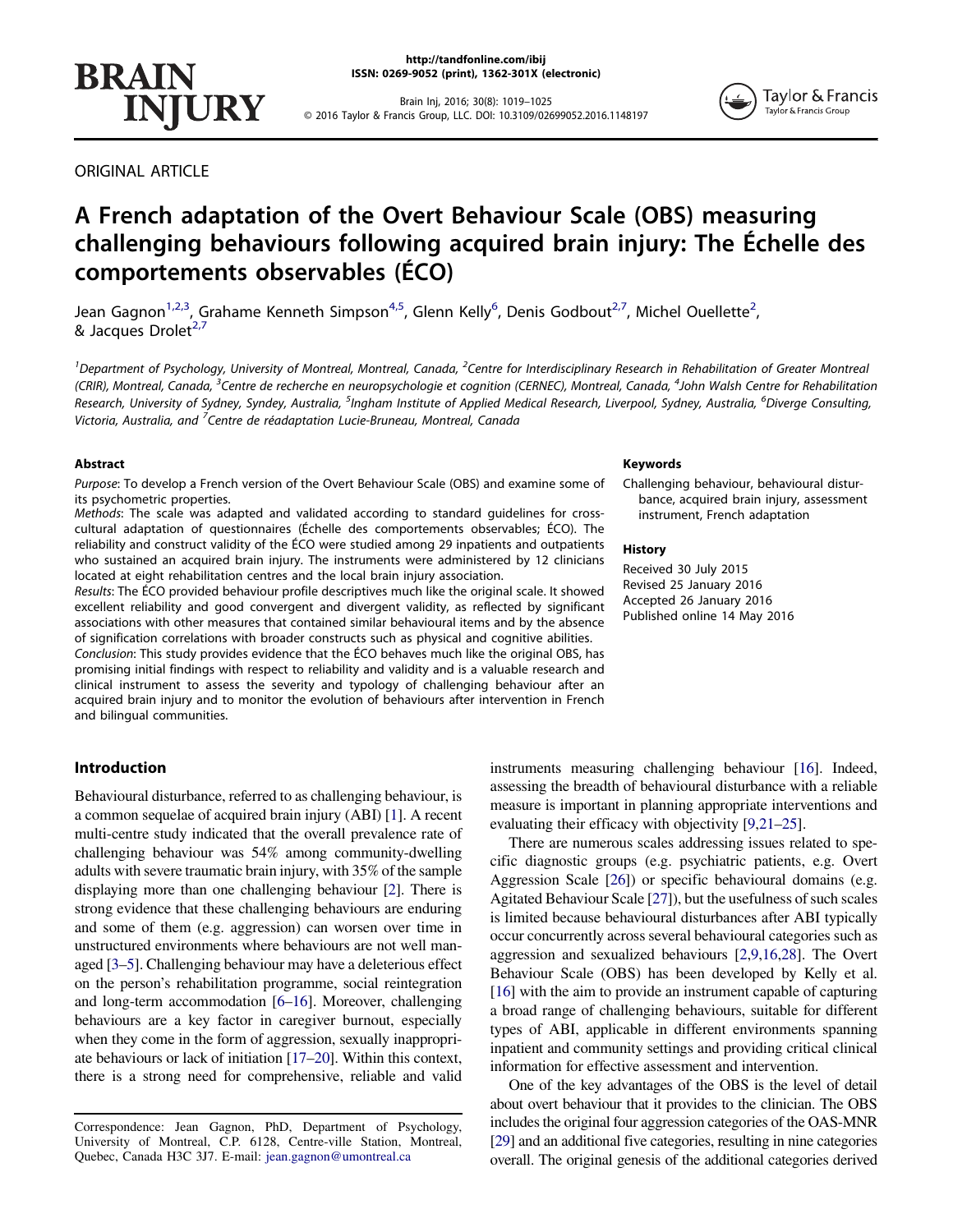from the review of 500 referrals made to a specialist ABI behavioural consultancy service in Victoria Australia [[16](#page-7-0)]. The nine categories of the OBS accounted for  $\sim$  90% of all behaviours referred to the service. Each category contains between three and six hierarchical levels of behaviours, ordered in increasing severity: Verbal aggression (four levels; see [Table I\)](#page-2-0); Physical Aggression against objects (four levels); Physical Acts against self (four levels); Physical Aggression against people (four levels); Inappropriate sexual behaviour (six levels); Perseveration/repetition (three levels); Wandering/absconding (three levels); and Inappropriate social behaviour (five levels). The one exception to this structure is Lack of Initiation, which has one level only [[16](#page-7-0)]. A full description of the scale is provided by Tate [\[30\]](#page-7-10) and can also be found on the Centre for Outcome Measurement in Brain Injury website ([http://www.tbims.org/combi/obs/index.html\)](http://www.tbims.org/combi/obs/index.html).

The OBS is a clinician rated scale. Although there is one example of the scale being used to chart behaviours as they occur [\[31\]](#page-7-11), it is most commonly used on a time sampling basis, providing a summary of behaviours that have occurred over the previous 3 months. It can be administered by the clinician alone (i.e. direct observation) or with the help of an informant who has a thorough knowledge of the client. The OBS produces three indices that measure the presence of challenging behaviour. The Cluster score refers to the number of behaviour categories (e.g. verbal aggression) within which a behavioural descriptor is endorsed (range  $= 0-9$ ). The Total Severity score is the number of behavioural descriptors that are endorsed across all behaviour categories (range  $= 0-34$ ). Each behavioural descriptor has an associated weight reflecting that some behaviours are more serious than others. The Total Clinical Weighted Severity score is the sum of the weights associated with each behavioural descriptor endorsed (range = 0–84).

In addition to the three indices and for clinical purposes only, the OBS also includes a frequency of behaviour and an impact of behaviour scale, respectively (Administration guidelines are available at [www.diverge.org.au](http://www.diverge.org.au)).

The OBS has been shown to be reliable and valid for community-dwelling adults with ABI [\[16](#page-7-0)]. In a sample consisting of 30 clients with traumatic-brain injury exhibiting challenging behaviour, results revealed excellent inter-rater reliability (OBS Cluster:  $r = 0.99$ ; OBS Total Severity:  $r =$ 0.97) and good test–re-test reliability (1 week; Cluster:  $r =$ 0.72; Total Severity:  $r = 0.77$ ). Content validity demonstrated clearly defined categories with high agreement on rating behaviours on the Cluster  $(k = 0.88 - 0.94)$  and Total Severity ( $k = 0.63{\text -}0.90$ ) scales. In addition, the concurrent/ convergent validity was established with other measures that contained behavioural items, such as the Mayo Portland Adaptability Inventory version 3 (MPAI-III) [[32\]](#page-7-12), which measures adaptive functioning after brain injury (MPAI-III Total score with OBS indices:  $r = 0.39{\text -}0.59$ ; for domain scores: r  $= 0.36 - 0.61$ ). Divergent validity was demonstrated by the lack of relationship with measures that did not contain behavioural items, such as MPAI–Physical/Medical and Everyday Activities sub-scales  $(r = ns)$ .

Other studies have demonstrated the usefulness of the OBS in determining the type and severity of challenging behaviours among brain-injured persons as well as the behaviour profiles associated with aetiology of brain injury [\[9](#page-7-3)]. A recent study has provided a point-prevalence estimate of challenging behaviours across a statewide network of 11 community rehabilitation brain injury services [[2\]](#page-6-1). Furthermore, it has demonstrated significant responsiveness, with people with ABI treated for challenging behaviours recording significant decreases in OBS scores over a 4-month period [[16](#page-7-0)].

Among its practical benefits, the OBS categories are designed to be administered in a set order so that a behaviour that may fit multiple categories is counted only once and its duration of administration is diminished by a screening question within each category. Thus, the OBS has a number of strengths for clinical practice as well as for research. The OBS, however, exists only in an English-language format, but a French version would aid rehabilitation efforts in French and bilingual communities, allowing for consistent evaluation and monitoring of patients across time, services

<span id="page-2-0"></span>Table I. Descriptors used in the 4-level verbal aggression subscale of the OBS [[16](#page-7-0)] and ÉCO.

| Clinical<br>weighted<br>severity | <b>OBS</b>                                                                                                                                                                                                                                                                                                                                            | ECO                                                                                                                                                                                                                                                                                                                                                                                         |
|----------------------------------|-------------------------------------------------------------------------------------------------------------------------------------------------------------------------------------------------------------------------------------------------------------------------------------------------------------------------------------------------------|---------------------------------------------------------------------------------------------------------------------------------------------------------------------------------------------------------------------------------------------------------------------------------------------------------------------------------------------------------------------------------------------|
|                                  | Shouts angrily, makes loud noises, is clearly not directed at some other Fait des bruits intenses, crie avec colère, ce comportement n'est<br>person (e.g. 'bloody hell')                                                                                                                                                                             | clairement pas dirigé vers une autre personne (p. ex., 'Maudite'<br>merde!', etc.).                                                                                                                                                                                                                                                                                                         |
| 2                                | Makes mild personal insults clearly directed at some other person but<br>does not include swearing/offensive sexual comments (e.g. 'you are<br>stupid', 'idiot')                                                                                                                                                                                      | Profère des insultes personnelles légères, clairement dirigées<br>envers autrui, mais n'incluant pas de jurons/des commentaires<br>sexuels offensants (p.ex., t'es con, imbécile).                                                                                                                                                                                                          |
| 3                                | Swearing, use of foul language, moderate threats clearly directed at<br>others or self (e.g. 'F <sup>***</sup> off you bastard').                                                                                                                                                                                                                     | Sacre, utilise un langage grossier, fait des menaces modérées<br>clairement dirigées envers autrui ou envers soi-même (p. ex., 'Va<br>te faire foutre enfant de chienne!').                                                                                                                                                                                                                 |
| 4                                | Makes clear threats of violence directed towards others or self (e.g.<br>'I'm going to kill you!' or 'I'm going to finish myself!') or requests<br>help to control self (i.e. expresses anxieties that they will engage in<br>aggressive act beyond own control unless someone makes some<br>immediate intervention). This includes suicidal threats. | Fait clairement des menaces de violence dirigées envers autrui<br>ou envers soi-même (p. ex., 'Je vais te tuer!' ou 'Je vais me<br>tuer!') ou demande de l'aide pour se contrôler soi-même (c.-à-<br>d., exprime des inquiétudes de commettre des gestes agressifs<br>sans le vouloir vraiment, à moins que quelqu'un intervienne<br>immédiatement). Cela comprend les menaces suicidaires. |

Note: This table shows descriptors for one of the nine sub-scales. The full ÉCO scale is available at (<http://www.tbims.org/combi/>).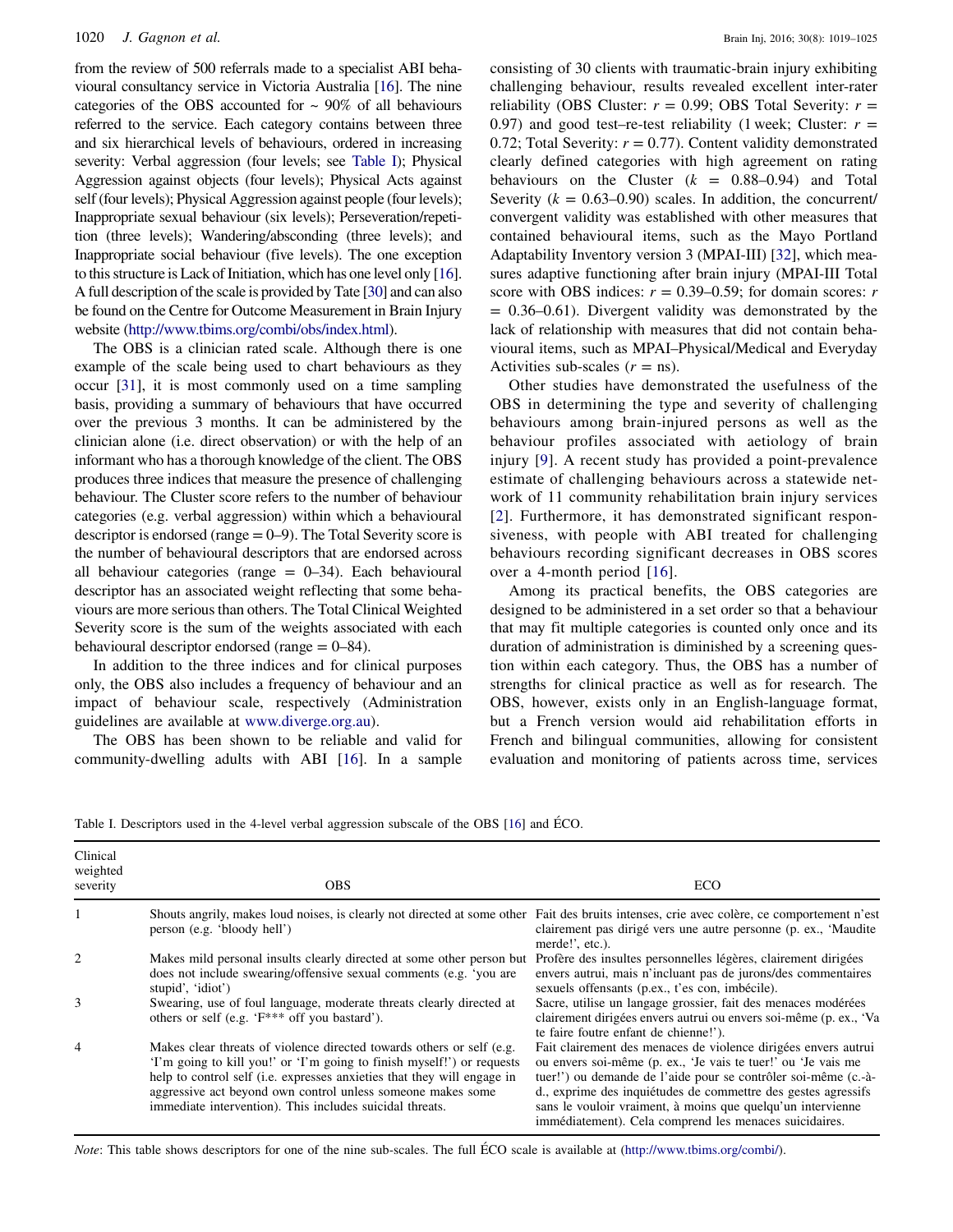and clinicians. The goal of this study was to develop a French version of the OBS (Échelle des comportements observables; ÉCO) and to conduct a preliminary investigation into some of its psychometric properties.

#### Methods

#### Development of the French version of the OBS

The design used in this study is based on guidelines proposed by Jones et al. [[33\]](#page-7-13) for cross-cultural adaptation of questionnaires. The method consists of two committees assessing each other's work in the translation process. Each committee was composed of three bilingual experts who had a minimum of 7 years' experience in the field of behaviour management after brain injury. The authors of the original OBS were also involved in the last steps of the adaptation. The original version was first translated from English into French by one professional translator and then the translation was revised by the experts with the aim of achieving consensus on the wording of all nine categories of behaviour and their levels of severity. Then, a backward translation of this version was done by a professional translator and submitted to the authors of the original OBS. Finally, the gaps between backward and original versions were discussed and resolved by consensus to ensure the quality of the French adaptation. This method led to the elaboration of the French version of the OBS: ÉCO.

#### Initial testing of psychometric properties of the ÉCO

#### Participants

Participants were recruited to the study from seven rehabilitation centres and a brain injury association in Montreal. Inclusion criteria were age between 18–70; to have sustained an acquired brain lesion and to exhibit some degree of challenging behaviour according to the impact of the behaviours on several domains of functioning [[34\]](#page-7-14). Patients with dementia or in post-traumatic amnesia according to the information in their medical records were not eligible for the study. The recruitment and behavioural rating of the clients was conducted by 12 bilingual clinicians, each with a minimum of 2 years of experience with ABI patients. The data were collected between August 2010 and February 2012.

#### Measures

The Mayo-Portland Adaptability Inventory,  $4^{th}$  version (MPAI-4) [[35\]](#page-7-15) was selected as a validating measure. In the original OBS psychometric study [\[16](#page-7-0)], the Mayo Portland Adaptability Inventory-III had been employed to test the pattern of convergent and divergent validity. However, the MAPI-4 was subsequently published ([http://www.tbims.org/](http://www.tbims.org/combi/) [combi/\)](http://www.tbims.org/combi/) and, given that a French translation was available, it was selected for the current study.

The MPAI-4 measures adaptive functioning after brain injury and comprises 36 items rated on a 5-point scale describing the level at which the person experiences problems  $(0 =$  none to  $4 =$  severe problem). The scale measures three domains: Abilities (items 1–12), Adjustment (items 13-–24) and Participation (items 22–29). A sub-scale score is derived for each domain by summing selected items and a Total score is obtained by summing the three sub-scales (omitting items 22–24). A supplementary score for post-injury severe behaviour problems can be obtained by summing four additional items (alcohol use, drug use, psychotic symptoms and law violations), but these items do not contribute to the three sub-scale scores or total score. MPAI-IV scores have been shown to predict job placement after a vocational rehabilitation programme and independent living outcomes after a comprehensive rehabilitation programme  $[36]$  $[36]$ . The  $4<sup>th</sup>$  version of the scale has good internal consistency for Total score and Abilities, Adjustment and Participation sub-scales scores, with alpha coefficients of 0.79, 0.80, 0.76 and 0.83, respectively [[37\]](#page-7-17). The inter-rater agreement is satisfactory [\[37\]](#page-7-17).

#### Procedures

A consent form to participate in the study was completed by clinicians, informants and participants with ABI. For the validation study, the bilingual clinicians rated the participant on both the English (OBS) and French (ÉCO) versions of the scale. For both scales, the levels of severity (e.g. behavioural description with realistic examples) within each category were presented in a random order as opposed to the original hierarchical order. This procedure was adopted to ensure that the clinician's choice was based on the severity descriptors.

All clinicians received a 2-hour training workshop on the instrument, then rated both OBS and ÉCO. The administration of the majority of OBS/ÉCO protocols (24/29) involved the help of an informant who was a person with thorough knowledge of the participant with ABI (e.g. a family member or another clinician). Afterwards, the clinician then completed the MPAI-4. The duration of protocol administration was  $\sim$  50 minutes.

#### Data analysis

Data were entered into SPSS Version 21. There were some small amounts of missing data on the MPAI-IV (< 5% of responses) and these gaps were completed using the respective mean sample sub-scale score. Given the measurement characteristics of the data overall (i.e. the sums of counts), non-parametric statistical procedures were used for bivariate analyses.

One way to establish the construct validity of a translated scale is to examine the pattern of scores with those generated from the original scale based on the culture of origin [\[33\]](#page-7-13). Therefore, descriptive statistics for each variable and category of behaviour of the ÉCO were computed to provide a profile of study participants. This profile was compared to an Australian sample that also selected participants on the basis of the presence of challenging behaviour [[9\]](#page-7-3). This sample ('OBS-Challenging Behaviour') consisted of 190 community-dwelling individuals in Victoria, Australia. All were aged 18–65 years and had ABI from mixed aetiologies. All had been referred to specialist service for treatment of challenging behaviours [\[9](#page-7-3)].

Given the mixed aetiology of the samples, it was difficult to establish their similarity by reference to injury severity, because the community-based nature of the samples meant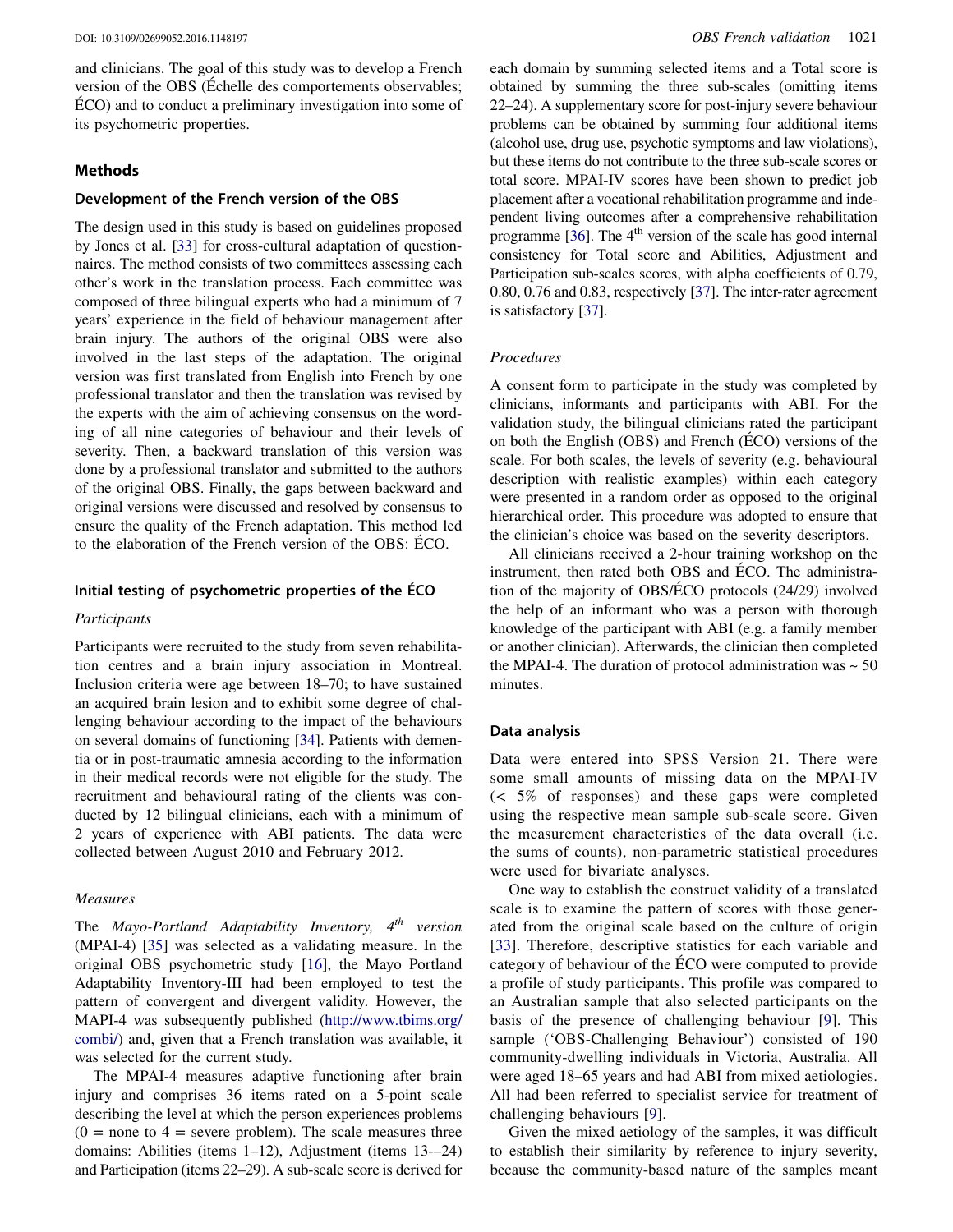that initial injury severity data were not always available. However, in terms of functional status, both samples displayed substantial levels of disability. In the ÉCO sample, approximately two-thirds required supported decision-making for financial and health and lifestyle decisions. In the OBS-Challenging Behaviour sample, more than 80% of all clients scored in the moderate bands of the Disability Rating Scale (DRS) [\[38](#page-7-18)] or above and more than 80% were unemployed. Furthermore, based on the Care and Needs Scale (CANS) [\[39](#page-7-19)] scores, more than 60% of all clients required daily support.

Furthermore, the ÉCO profile was contrasted to a rehabilitation sample ('OBS-Rehabilitation'). Admissions to the rehabilitation service system from which this sample was drawn were based on the presence of a brain injury alone. Therefore, it was a more heterogeneous group (a mix of clients with no challenging behaviours and then among the clients who did display challenging behaviours, a broad range from very mild to extremely severe behaviours). In order to be consistent with the ÉCO and the OBS-Challenging Behaviour sample, only the sub-set of clients who displayed challenging behaviours were selected. However, because of the greater range of severity of challenging behaviours, it was expected that the OBS scores for the OBS-Rehabilitation sample would be significantly lower than for the ÉCO and the OBS-Challenging Behaviour samples.

The OBS-Rehabilitation sample comprised clients of the New South Wales Brain Injury Rehabilitation Programme (BIRP). The BIRP conducted a major study into challenging behaviours among all active clients of the 11 adult community rehabilitation teams that are part of the BIRP [[2\]](#page-6-1). All clients with a challenging behaviour of any severity ( $n = 350$ ) from this larger study comprised the OBS-Rehabilitation sample.

The clients in the sample  $(n = 350)$  were aged 18–65 years and sustained a primary traumatic brain injury. The OBS-Rehabilitation sample did not appear to be as disabled as the ÉCO and the OBS-Challenging Behaviour samples. A substantially smaller proportion (37.2%) was considered moderately disabled or more on the DRS and only a third (33.2%) required daily support of some level on the CANS. Three separate one-way between-groups (ÉCO, OBS-Challenging Behaviour and OBS-Rehabilitation samples) ANOVAs were conducted on the three OBS global indices (Cluster, Severity and Total Clinical Weighted Severity).

Second, frequencies for the number of challenging behaviours displayed by each participant were also calculated, as well as the frequencies with which each category of behaviour was observed across the sample. In addition, Sabaz et al. [\[2\]](#page-6-1) devised a cut-off (challenging vs non-challenging) based on the three criteria generated from the OBS Total Severity, Frequency and Impact indices. The same criteria were applied to the current ECO sample to examine whether all participants would be classed as 'challenging'. Finally, the mean scores of the OBS and ÉCO were inspected and reliability coefficients calculated using Intra-Class Correlations (two-way-mixed effect) to test the level of agreement between the OBS and ÉCO.

To further test the validity of the ÉCO, in accordance with the original study [\[16\]](#page-7-0), convergent and divergent validity were assessed by using correlations to examine the level of association between the ÉCO indices and the total and sub-scales scores of the MPAI-4. Given the modest sample size, a set of five planned analyses was devised [\[40\]](#page-7-20). It was hypothesized that support for convergent validity would be demonstrated by the presence of significant associations between selected ÉCO sub-scales and the sub-scales of the MPAI-IV that contained similar behavioural items. Therefore, the planned comparisons tested the significance of the relationship between: (1) the ÉCO aggression sub-scales and MPAI-4 Adjustment sub-scale containing an irritability, anger and aggression item; (2) ÉCO aggression sub-scales and MPAI-4 Behaviour supplementary items; (3) ÉCO aggression sub-scales and MPAI-4 total score; and (4) ÉCO Lack of initiation sub-scale and MPAI-4 Participation sub-scale containing an initiation item. With regard to divergent validity, it was hypothesized that none of the ÉCO indices would show a significant association with the MPAI-4 sub-scale that contained no behavioural items. Hence, the last comparison was (5) between the ÉCO sub-scales and MPAI-4 Abilities sub-scale containing no behavioural items.

#### Results

The study sample comprised 29 ABI subjects (21 men, eight women) whose average age was  $40.55$  (SD = 14.10; range = 21–68 years) and average years of education was  $10.95$  (SD = 2.82; range  $= 2-17$  years). The participants consisted of 11 inpatients, 16 outpatients and two participants were living in the community after the completion of rehabilitation. The marital status was as follows: 19 single, eight married or in a relationship and two divorced or in the process of separation. More than half of the subjects (19/29, 65.5%) were deemed to require support for decision-making with regard to financial management and issues related to health and lifestyle.

The sample was mainly composed of traumatic brain injured subjects (72%, 21/29) who sustained a severe  $(n = 17)$  or moderate  $(n = 4)$  head injury. The remaining participants had other forms of acquired brain injury (stroke, 17%, 5/29; neurodegenerative disease, 7%, 2/29; and brain tumour, 4%, 1/29).

[Table II](#page-5-0) shows descriptive statistics for the global indices and sub-scales of the ÉCO. In comparison to the two Australian samples, the results from the ÉCO sample closely matched that of the OBS from the OBS-Challenging Behaviour sample. Indeed, one-way between-groups ANOVAs revealed a statistically significant difference between groups on the three OBS global indices (OBS Cluster:  $F(2, 681) = 32.40$ ,  $p <$ 0.0001; OBS Severity:  $F(2, 70.82) = 116.55$ ,  $p < 0.0001$ ; OBS CWS: F(2, 70.41) = 133.02,  $p < 0.0001$ ). Post-hoc comparisons using Tukey HSD test indicated that the three mean scores for the ÉCO sample were significantly different from the ones of the OBS-Rehabilitation sample. However, the ECO sample did not differ significantly from the OBS-Challenging Behaviour sample on these OBS indices. This also suggests that the translated tool has behaved very much like the original. Furthermore, scores obtained using the ÉCO were uniformly higher than those reported in the OBS-Rehabilitation cohort (with one exception of Lack of initiation; INI), also to be expected given that all were admitted due to sustaining TBI, regardless of the presence vs absence of challenging behaviours.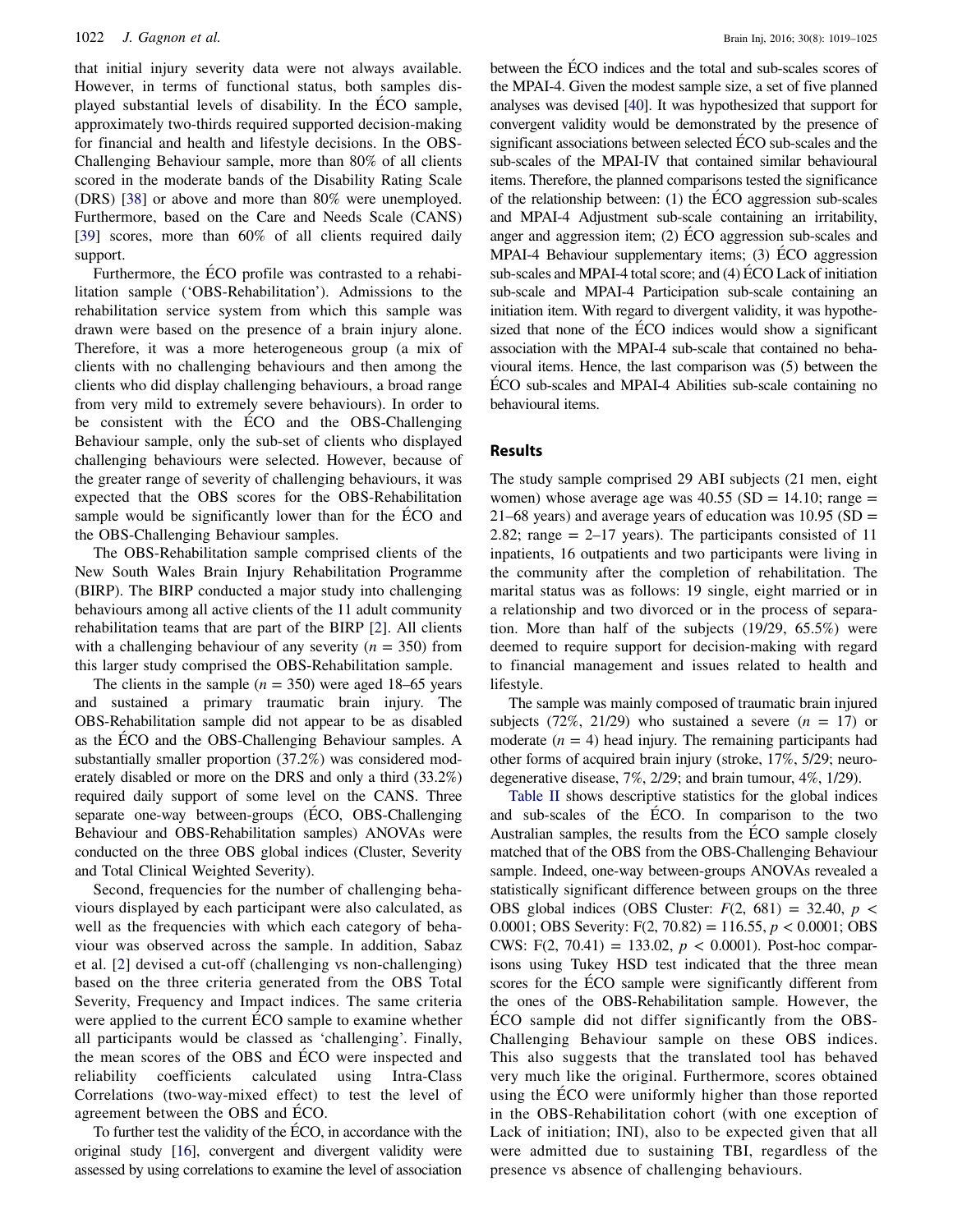<span id="page-5-0"></span>Table II. Descriptive statistics for the ÉCO and OBS.

|                                                |       | ÉCO<br>sample |           | OBS–CB<br>sample <sup><math>a</math></sup> | OBS-Rehabilitation<br>sample <sup>b</sup> |      |
|------------------------------------------------|-------|---------------|-----------|--------------------------------------------|-------------------------------------------|------|
|                                                | Mean  | SD            | Mean (SD) |                                            | Mean                                      | (SD) |
| Global indices                                 |       |               |           |                                            |                                           |      |
| <b>OBS</b> Cluster                             | 3.90  | 1.82          | 3.88      | 1.57                                       | 2.82                                      | 1.65 |
| <b>OBS</b> Total Severity                      | 5.83  | 3.62          | 7.02      | 3.57                                       | 2.84                                      | 2.63 |
| <b>OBS</b> Total Clinical<br>Weighted Severity | 14.00 | 9.19          | 15.71     | 8.16                                       | 5.43                                      | 6.22 |
| Sub-scale severity                             |       |               |           |                                            |                                           |      |
| scores                                         |       |               |           |                                            |                                           |      |
| VA.                                            | 1.55  | 1.09          | 2.08      | 1.27                                       | 0.85                                      | 0.92 |
| <b>PAO</b>                                     | 0.52  | 0.87          | 0.59      | 0.97                                       | 0.29                                      | 0.63 |
| PAS                                            | 0.10  | 0.31          | 0.06      | 0.28                                       | 0.07                                      | 0.25 |
| PAP                                            | 0.45  | 0.87          | 0.68      | 0.93                                       | 0.26                                      | 0.60 |
| SEX                                            | 0.41  | 0.87          | 0.51      | 0.99                                       | 0.15                                      | 0.46 |
| PER/REP                                        | 0.52  | 0.51          | 0.34      | 0.49                                       | 0.28                                      | 0.47 |
| WAN/ABS                                        | 0.28  | 0.53          | 0.17      | 0.44                                       | 0.06                                      | 0.26 |
| SOC                                            | 2.00  | 1.58          | 1.98      | 1.28                                       | 0.87                                      | 0.86 |
| INI                                            | 1.70  | 1.98          | 2.25      | 2.05                                       | 2.06                                      | 1.94 |

VA, verbal aggression; PAO, physical aggression against objects; PAS, physical acts against self; PAP, physical aggression against people; SEX, inappropriate sexual behaviour; PER/REP, perseverative/repetitive behaviour; WAN/ABS, wandering/absconding; SOC, inappropriate social behaviour; INI, lack of initiation.

For INI Subscale Severity Scores, the prompting score (which is actually the CWS) has been used.<br>OBS-CB, OBS-Challenging Behaviour sample previously reported in

Kelly et al. [\[9](#page-7-3)].<br> $<sup>b</sup>$  OBS–Rehabilitation sample drawn from Sabaz et al. [[2\]](#page-6-1).</sup>

The ÉCO Cluster scores (i.e. the number of challenging behaviour categories endorsed) are displayed in [Table III](#page-5-1). The most frequent behaviours, by rank order, were verbal aggression (82.8%, 24/29), inappropriate social behaviour (79.3%, 23/29), perseveration/repetitive behaviour (51.7%, 15/29), lack of initiation (48.3%, 14/29), aggression against objects (37.9%, 11/29), aggression against others (27.6%, 8/29), sexually inappropriate behaviour (27.6%, 8/29), wandering/ absconding (24.1%, 7/29) and physical acts against self (10.3%, 3/29). These findings on Cluster scores and rank order of behaviour frequency closely matched the results the the original validation study based on the sample drawn solely from the challenging behaviour service [\[9](#page-7-3)].

As expected, correlation coefficients were very strong between the three overall indices of the ÉCO with each other (Cluster with Total Severity:  $r = 0.891$ ,  $p < 0.01$ ; Cluster with Total Clinical Weighted Severity:  $r = 0.796$ ,  $p < 0.01$ , Total

<span id="page-5-1"></span>Table III. Cumulative percentage of number of challenging behaviour categories endorsed (Cluster score) on the Échelle des comportements observable (ÉCO;  $n = 29$ ).

| Number of ECO domains of<br>challenging behavior | $\boldsymbol{n}$ | %    | Cumulative % |
|--------------------------------------------------|------------------|------|--------------|
| One                                              | 2                | 6.9  | 6.9          |
| Two                                              | 6                | 20.7 | 27.6         |
| Three                                            | 4                | 13.8 | 41.4         |
| Four                                             |                  | 24.1 | 65.5         |
| Five                                             | 5                | 17.2 | 82.8         |
| <b>Six</b>                                       | 2                | 6.9  | 89.7         |
| Seven                                            | $\overline{c}$   | 6.9  | 96.6         |
| Eight                                            |                  | 3.4  | 100.0        |

Severity with Total Clinical Weighted Severity:  $r = 0.919$ ,  $p <$ 0.01). The mean average OBS and ÉCO scores obtained from the bilingual clinicians were quite similar (OBS: Cluster: 3.62  $(SD = 2.03)$ ; Total Severity: 5.31  $(SD = 3.83)$ ; Total Clinical Weighted Severity:  $12.96$  (SD = 9.33); ÉCO: Cluster: 3.90  $(SD = 1.82)$ ; Total Severity: 5.83  $(SD = 3.62)$ ; Total Clinical Weighted Severity:  $14.0$  (SD = 9.19). The reliability coefficient between OBS and ÉCO were very strong for all three indices (Clusters: ICC = 0.936,  $p < 0.0001$ ; Total Severity: ICC = 0.933,  $p < 0.0001$ ; Total Clinical Weighted Severity: ICC = 0.956,  $p < 0.0001$ ). Finally, 96.5% (28/29) of this sample met the criteria for challenging behaviour [[2\]](#page-6-1). The final participant displayed behaviours that rated on the ÉCO, but simply not to the degree that met the classification of 'challenging'.

Regarding convergent validity, as predicted, the ÉCO aggression sub-scales' scores were positively and significantly correlated with the MPAI-4 Adjustment sub-scale score (Verbal Aggression;  $r = 0.511$ ,  $p < 0.05$ ), the Severe behavioural problems supplement scale score of the MPAI-4 (Physical aggression against objects;  $r = 0.545$ ,  $p < 0.05$ ) and the MPAI-4 total score (Physical aggression against others;  $r = 0.545$ ,  $p < 0.05$ ). Contrary to expectation, the ÉCO Lack of initiation sub-scale score was not significantly correlated with the MPAI-4 Participation sub-scale score. Regarding divergent validity, as predicted, none of the three ÉCO sub-scale scores were related to the MPAI-4 Abilities scale score (which has no behavioural items).

#### **Discussion**

The goals of this study were to develop a French version (ÉCO) of the Overt Behaviour Scale (OBS) and to conduct an initial examination of some aspects of reliability and validity. The development of the ÉCO was based on a rigorous method of cross-cultural adaptation of questionnaires [\[33](#page-7-13)]. The strong correlations found between the French and English versions (OBS/ÉCO) on the three overall indices show promise for the reliability of the ÉCO. Moreover, supporting construct validity, the descriptive statistics for the global indices and sub-scales of the ÉCO showed that the results from the ÉCO sample match very closely that of the OBS from the OBS-Challenging Behaviour Australian sample and indicate that the French version of the OBS produces very comparable scores to the original.

The ÉCO was also found to have promising initial support for convergent validity with significant correlations between the ÉCO aggression sub-scales and the three MPAI-4 sub-scales containing aggression items or severe behaviour problems (Adjustment, Behaviour Supplementary items and Total score). These results clearly support the association of the ÉCO with other instruments that contained behaviour items. There was a lack of correlation between the ÉCO Lack of initiation score and the MPAI-4 Participation score, two indices containing an initiation item. One explanation for this lack of association might relate to the fact that both indices assess related but slightly different constructs—the ÉCO item is about the number of prompts required by the person, regardless of the domain of activity, whereas the MPAI-IV is about the degree to which the lack of initiation is interfering with his/her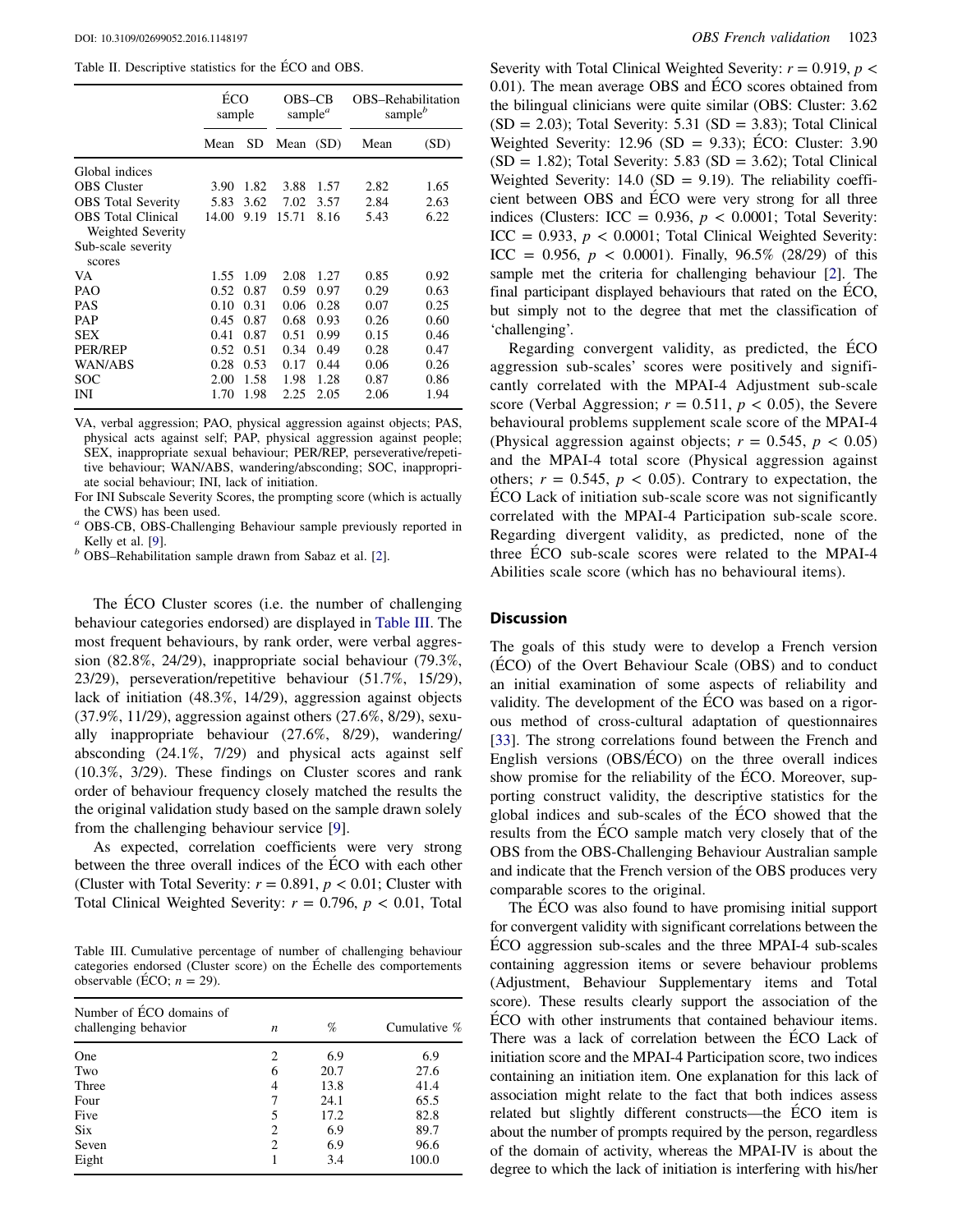activities. Otherwise, in the OBS, Initiation is a standalone item, but in the MPAI, the Initiation question (item 22) is one of several in the Participation sub-scale. This difference of coverage between the two sub-scales might have contributed to lower their relationship. Alternatively, since the MPAI-4 participation sub-scale includes multiple items referring to activity in various domains such as self-care and social contact, it may be that clients engage in these activities to some extent, despite initiation difficulties—particularly where external supports (family members, support staff) can compensate for initiation issues.

Overall, the results suggest associations between some categories of challenging behaviour and adaptive functioning. For example, verbal aggression relates to the MPAI-4 Adjustment sub-scale, which contains emotional dysregulation (anxiety, depression, anger and irritability), inappropriate social interactions and lack of self-awareness items. This result suggests that verbal aggression could be an important behavioural expression of adjustment problems resulting from emotional dysregulation, impulsivity and lack of recognition of personal limitations. This is consistent with the result of a previous study, which indicated that impulsive verbalizations (vs impulsive gestures) were associated specifically with poor social interactions [[41](#page-7-21)]. Verbal aggression could also be seen as a response to the limits imposed by other people when the client is not self-moderating. Results for divergent validity were strong, with support for predicted outcomes. None of the ÉCO sub-scale indices were related to the MPAI-Abilities sub-scale score, suggesting that the constructs measured by the ÉCO are more specifically related to behaviour-related items than to physical and cognitive skills-related items.

Finally, these results support the growing body of evidence concerning the typology of challenging behaviours following ABI [[2,](#page-6-1)[9](#page-7-3)]. Indeed, verbal aggression and inappropriate social behaviours are among the most frequent behavioural sequelae after an ABI. The distribution of ÉCO cluster scores exhibited by ABI participants in the present sample was very similar to those of the precedent studies [[9](#page-7-3)[,16](#page-7-0)] and underscore the point that most subjects display a broad challenging behaviour profile, supporting the need for a tool measuring more than one domain—which the OBS and ÉCO are doing. The high percentage (96.5%) of this sample that were classified as displaying challenging behaviour reflects the inclusion criteria for the study and should not be seen as an estimate of the prevalence of such behaviours among the general rehabilitation population of people with ABI within Quebec.

Regarding the strengths and limitations, the present study demonstrated that the data collected with the ÉCO are clearly consistent with those obtained with the original version of the OBS. The correlations between the ECO and others psychometric instruments support the concurrent and divergent validity of the ÉCO. Finally, test–re-test reliability of the ÉCO remains to be evaluated as well as its sensitivity to change (after a behavioural intervention, for example). Future studies should be conducted with larger and more representative sample of the population of survivors of ABI (of different aetiology and chronicity) with and without challenging behaviour to establish norms in order to facilitate the interpretation of the data collected with this instrument.

#### Conclusions

The results of this study support that the French version (ÉCO) of the OBS has good reliability, convergent and divergent validity. It provides a valuable tool to both clinicians and researchers in the field of challenging behaviour following acquired brain injury. The usefulness of this instrument has been shown not only to identify the typology of behaviours (using the nine categories), but also to objectively assess the severity of challenging behaviours and inform intervention. As challenging behaviours are among the main obstacles to rehabilitation and social participation following ABI, the ÉCO will be a relevant instrument for future studies among French populations. In clinical settings, the ÉCO will assist rehabilitation efforts in French and bilingual communities by enabling assessment and monitoring of a client, with a consistent measure across time, services and clinicians.

#### Acknowledgements

We wish to express our appreciation to the Centre for Interdisciplinary Research in Rehabilitation of Greater Montreal for its support during the research and all the clinicians who collaborated in the data collection. The authors would like to thank Maysaa Daher for her assistance with data collation.

#### Declaration of interest

This study was supported by a research grant to DG and JG from the Réseau provincial de recherche en adaptation– réadaptation (REPAR). The authors report no conflicts of interest. The findings reported in this manuscript have not been previously published and the manuscript is not being simultaneously submitted elsewhere. Original research procedures were consistent with the principles of research ethics, published by the American Psychological Association.

#### References

- <span id="page-6-0"></span>1. Todd J, Loewy J, Kelly G, Simpson GK. Managing challenging behaviours after acquired brain injury: how to put in place interventions that work. Brain Impairment 2004;5:42–52.
- <span id="page-6-1"></span>2. Sabaz M, Simpson GK, Walker AJ, Rogers JM, Gillis I, Strettles B. Prevalence, comorbidities, and correlates of challenging behavior among community-dwelling adults with severe traumatic brain injury: a Multicenter Study. Journal of Head Trauma Rehabilitation 2014;29:E19–E30.
- <span id="page-6-2"></span>3. Johnson R, Balleny H. Behaviour problems after brain injury: incidence and need for treatment. Clinical Rehabilitation 1996;10:173–181.
- 4. Brooks DN, Campsie L, Symington C, Beattie A, McKinlay W. The five year outcome of severe blunt head injury: a relative's view. Journal of Neurology, Neurosurgery and Psychiatry 1986;49:764.
- <span id="page-6-3"></span>5. Thomsen IV. Late psychosocial outcome in severe traumatic brain injury. Scandinavian Journal of Rehabilitation Medicine 1992;26:142–152.
- <span id="page-6-4"></span>6. Alderman N, Knight C, Brooks J. Rehabilitation approaches to the management of aggressive behaviour disorders after acquired brain injury. Brain Impairment 2013;14:5–20.
- 7. Burke WH, Wesolowski MD. Applied behaviour analysis in head injury rehabilitation. Rehabilitation Nursing 1988;13:186–188.
- Kelly G, Winkler D. Long-term accomodation and support for people with higher level of challenging behaviour. Brain Impairment 2007;8:262–275.